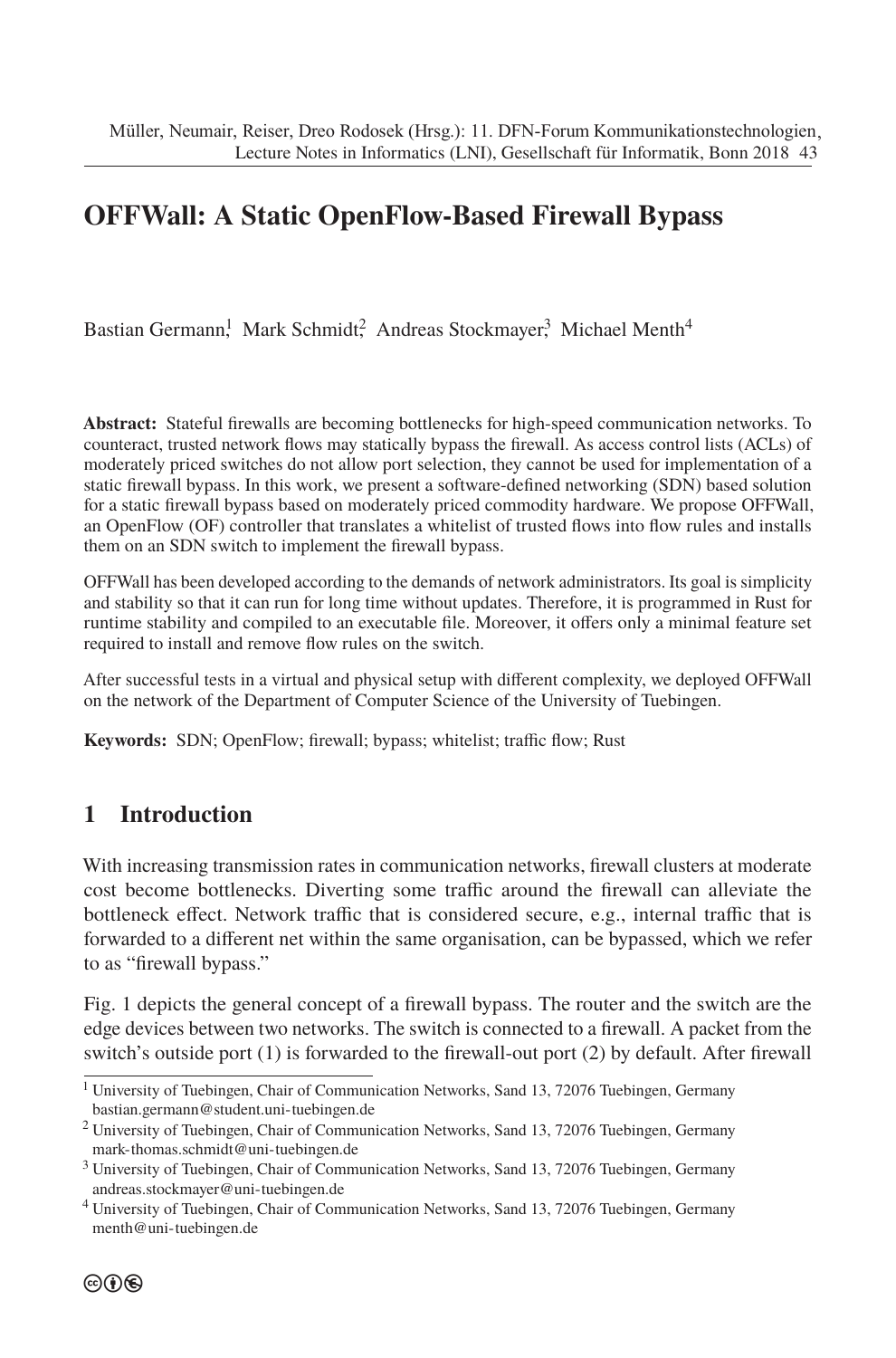processing, it is received at the firewall-in port (3) and output to the switch's inside port (4). A packet from the inside network is forwarded in the opposite direction by default. The basic idea of a firewall bypass is a shortcut for trusted network flows from the outside port to the inside port of the switch and in the opposite direction.



Fig. 1: A firewall bypass.

A *static* firewall bypass uses static whitelist rules in the switch to define network flows that are bypassed. All other flows take the default route through the firewall. A whitelist rule maps a 5-tuple (source IP address, destination IP address, protocol, source port, destination port) plus the incoming switch port to the intended output switch port.



Fig. 2: A firewall bypass can be implemented via ACLs or SDN.

Fig. 2 depicts two possible ways to specify whitelist rules for network flows. One way involves a switch's built-in ACL. We found the ACLs of different Layer-3 switch devices to be insufficient for this task. E.g., the edge device used at our campus network does not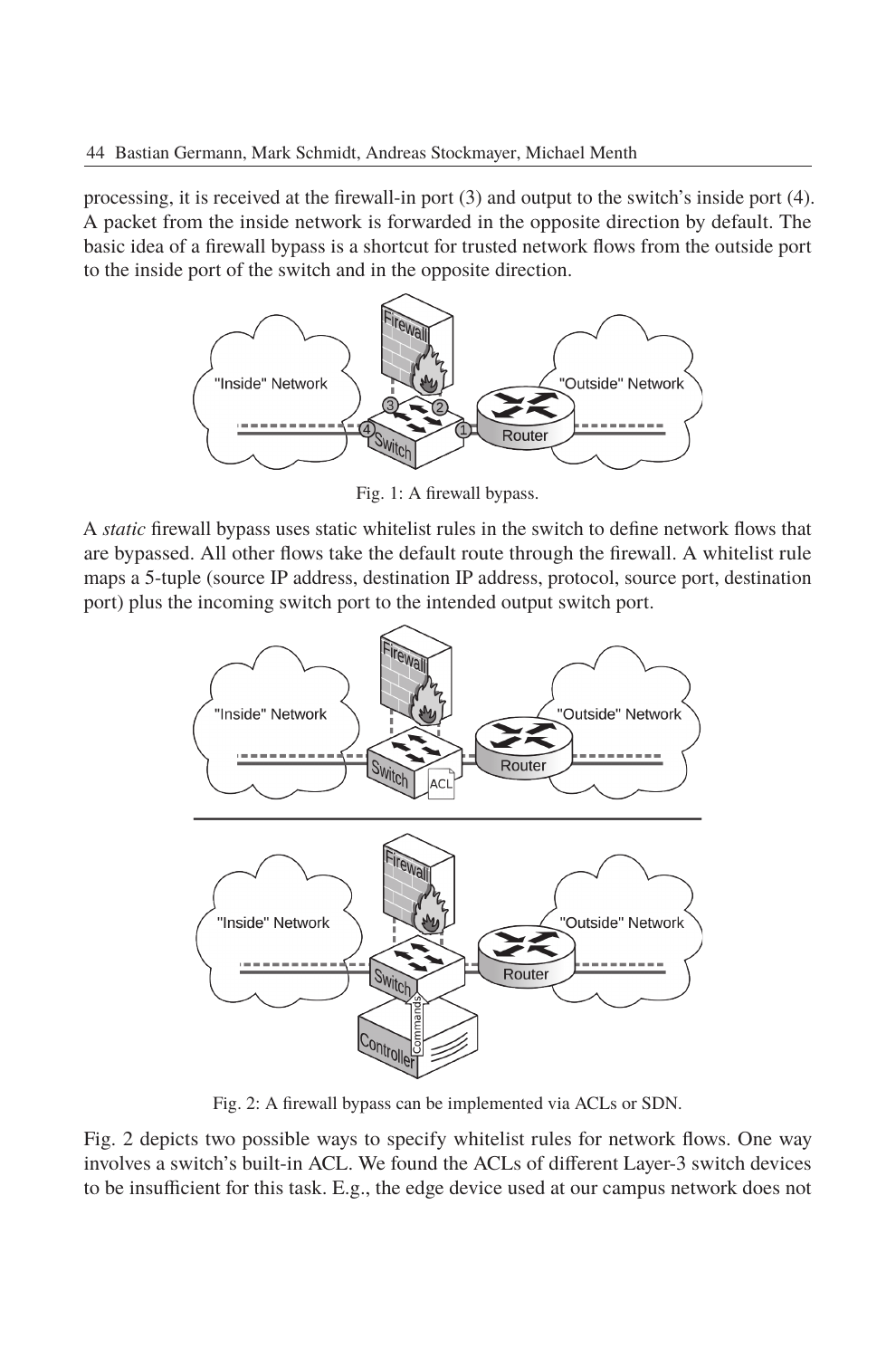support port selection of outgoing packets via ACLs. Devices that have this feature are much more expensive.

In this paper, we present a firewall bypass based on SDN instead of ACLs. A switch can be utilised to implement a firewall bypass if it supports an SDN protocol to manipulate its network flows. In the SDN-based firewall bypass, the default traffic flow and the firewall bypass rules are installed on an SDN-capable switch by an SDN controller that is run in a separate management network. This approach is a cost-effective alternative to acquiring a device that provides sophisticated enough ACLs for this problem.

The most widely used SDN protocol that addresses manipulating network flows is OF. It is available in many Layer-3 switch devices. OF switches are programmed by an OF controller. The rules controlling the network flow are called flow entries. There are several OF controller frameworks which offer a rich feature set but lack runtime stability that is desirable for continuously operating an OF controller for an edge device. We observe that for a firewall bypass only a small subset of the OF specification is utilised on the controller side to install flow entries.

Therefore, we propose OFFWall [Ge] which is a functionally reduced OF controller. This controller implements just enough OF specifics to proactively install flow entries on an OF switch. All of these specifics belong to the required OF feature set. This approach allows for a small amount of source code in our implementation that runs solidly and is easy to reason about.

The rest of the paper is structured as follows. Sect. 2 reviews related work on firewall bypassing and OF. Sect. 3 elaborates on the overall architecture and implementation of OFFWall. In Sect. 4, we validate the achievement of OFFWall's design goals with tests and present the final deployment. Sect. 5 concludes this work.

## **2 Related Work**

In this section, we first present an intuitive Layer-3 based concept for a firewall bypass that we discarded for practical reasons. Then we introduce background knowledge of SDN and OF. Finally, we report on dynamic firewall bypasses that have been considered in scientific work and projects.

#### **2.1 A Router-Based Static Firewall Bypass**

Given, the Cisco ASA firewalls in use at our campus network can be operated in transparent or routed mode (Chapter "Transparent or Routed Firewall Mode" in [Ci17]), there is another intuitive, valid approach to firewall bypassing.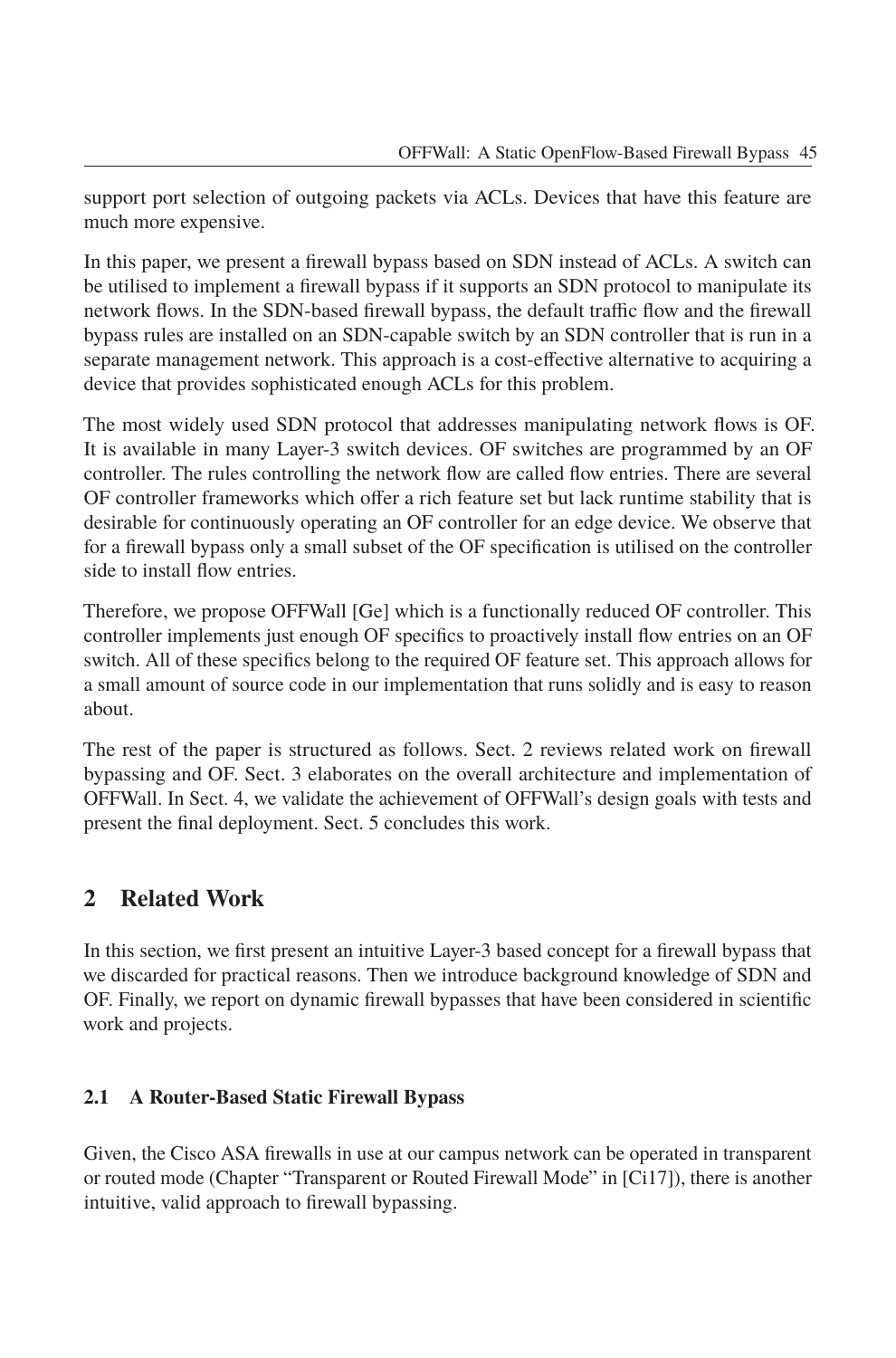

Fig. 3: Firewall bypass with two routers.

Fig. 3 shows a static firewall bypass where traffic is routed via two routers and a firewall which runs in routed mode, thus cannot be operated in transparent mode.

In this scenario, the rules for firewall bypassing can be expressed with the corresponding routes on each router. The routes have to be kept in sync in all routing tables which is non-trivial to automate.

Running a firewall in routed mode makes the firewall appear as a hop on Layer-3 and decreases the forwarded IP packets' time to live whereas in transparent mode, the firewall acts as a Layer-2 bridge device.

#### **2.2 SDN and OpenFlow**

SDN separates a network's data plane from its control plane. Unlike traditional standalone switches, SDN switches require a controller to configure their forwarding behaviour. A so-called southbound interface defines the communication between a switch and its controller.

OF is an SDN southbound interface. Its specification is published by the Open Networking Foundation (ONF) [Op15].

OF uses flow entries to define forwarding behaviour in a switch's OF tables. The flow entries are added and deleted on the switch by flow mod messages.

All published OF versions provide structures for flow entries that are sufficient to express firewall bypass rules. Flow match structures can match a 5-tuple plus the incoming switch port. A flow entry can hold instructions, e.g., an action can be applied to a packet. We need the output action which supports output switch port selection. Therefore, OF provides all capabilities needed for implementing an SDN-based firewall bypass.

Popular OF controller frameworks typically provide a programming environment with a complete OF feature set across different OF versions. This allows for flexible usage of the protocol but leads to large codebases. Those frameworks tend to use programming languages that come with heavyweight runtime environments which extend their codebase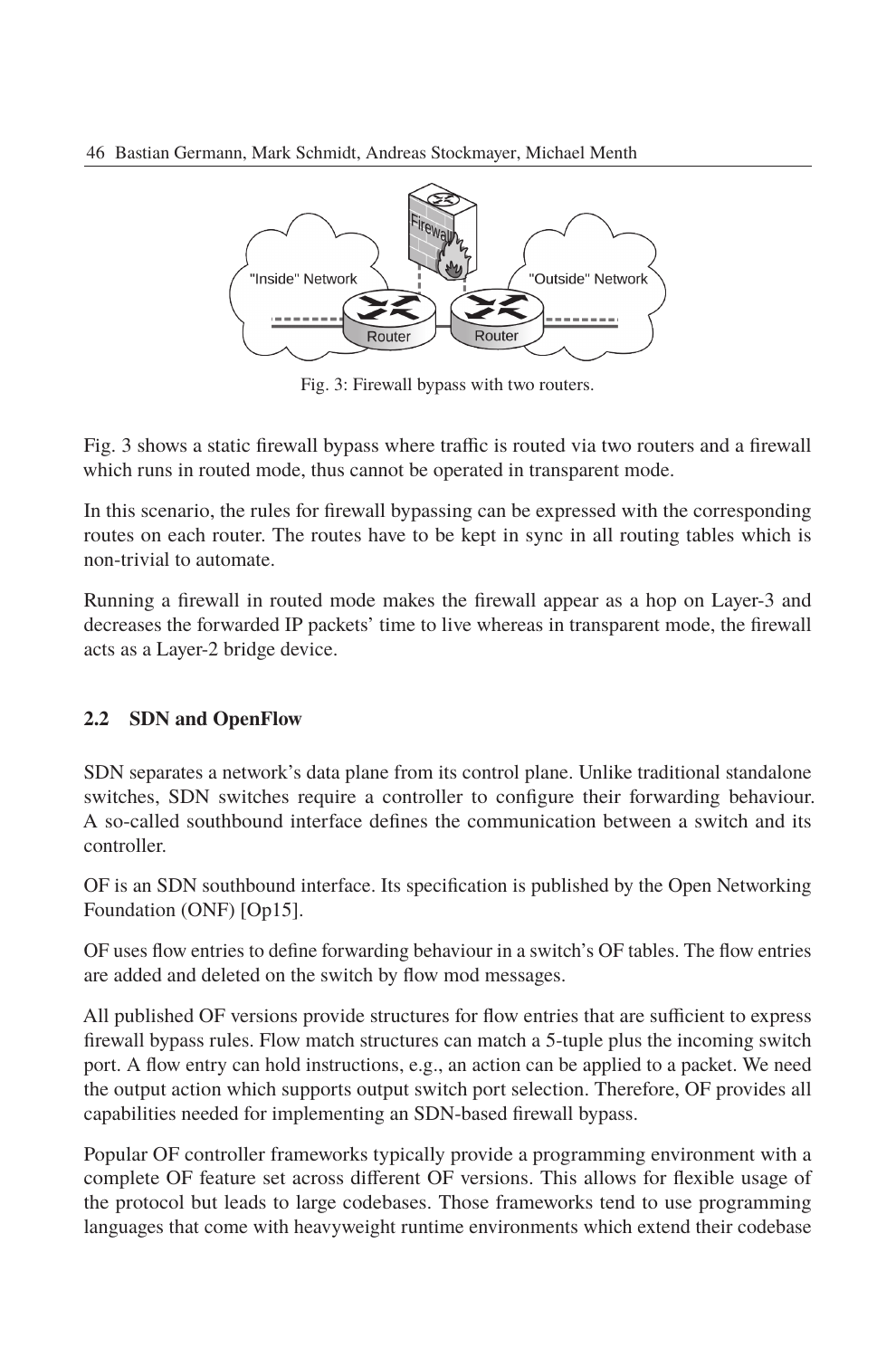even further and have to be regularly updated by system administrators. E.g., Ryu [Ry] is implemented in Python, Trema [Tr] uses Ruby, OpenDaylight [Op] and Floodlight [Fl] use Java. To avoid dependency on a heavyweight runtime environment, we decided not to use any of these popular frameworks. An additional concern with Ryu is its usage of the eventlet library that patches the Python standard library at runtime [Ev].

OFFWall is implemented from scratch in Rust [Ru]. Another Rust OF controller is rust\_ofp which is not utilised because it is in an experimental development state. Its author elaborates on the advantages of an OF implementation in Rust rather than OCaml [Ba16].

#### **2.3 Dynamic Firewall Bypass**

A *dynamic* firewall bypass installs bypass rules traffic-driven on-demand. That means, all new flows are forwarded via the firewall. The controller may sample traffic leaving the firewall and select some flows for offloading. Thus, a dynamic firewall bypass dynamically generates the set of whitelisted flows and is more complex than a static firewall bypass.

Google holds a patent on a scalable stateful firewall design in OF-based networks [Pa14]. After processing new connections in a firewall, this design differentiates connections in flow state from connections in breach state. The connections in flow state are bypassed.

The authors of Science DMZ [Da13] suggest using a demilitarized zone (DMZ) for trusted network flows. They mention the possibility of using OF to implement the Science DMZ architecture.

SciPass [BR14] and NFShunt [MH15] build on Science DMZ and extend it with an OF-based firewall bypass. Both of them are dynamic firewall bypasses. SciPass provides support for an intrusion detection system in Science DMZ which also allows for dynamically identifying trustworthy network flows for the purpose of bypassing. NFShunt discusses the use of a Linux software firewall to deliver such information to an OF firewall bypass.

In previous work of ours [He17], static and dynamic firewall bypasses are compared. An OF-based dynamic firewall bypass with rule learning by sampling traffic via sFlow is suggested. The authors aim to use the bypass only in congestion situations. They present a proof of concept implementation and an analytical performance evaluation. Based on them they observed that this approach is only feasible if the OF switch can hold a large number of flow entries that exceeds the number of feasible flow entries of typical OF switches by an order of magnitude. This work is a follow-up and implements the simpler static firewall bypass.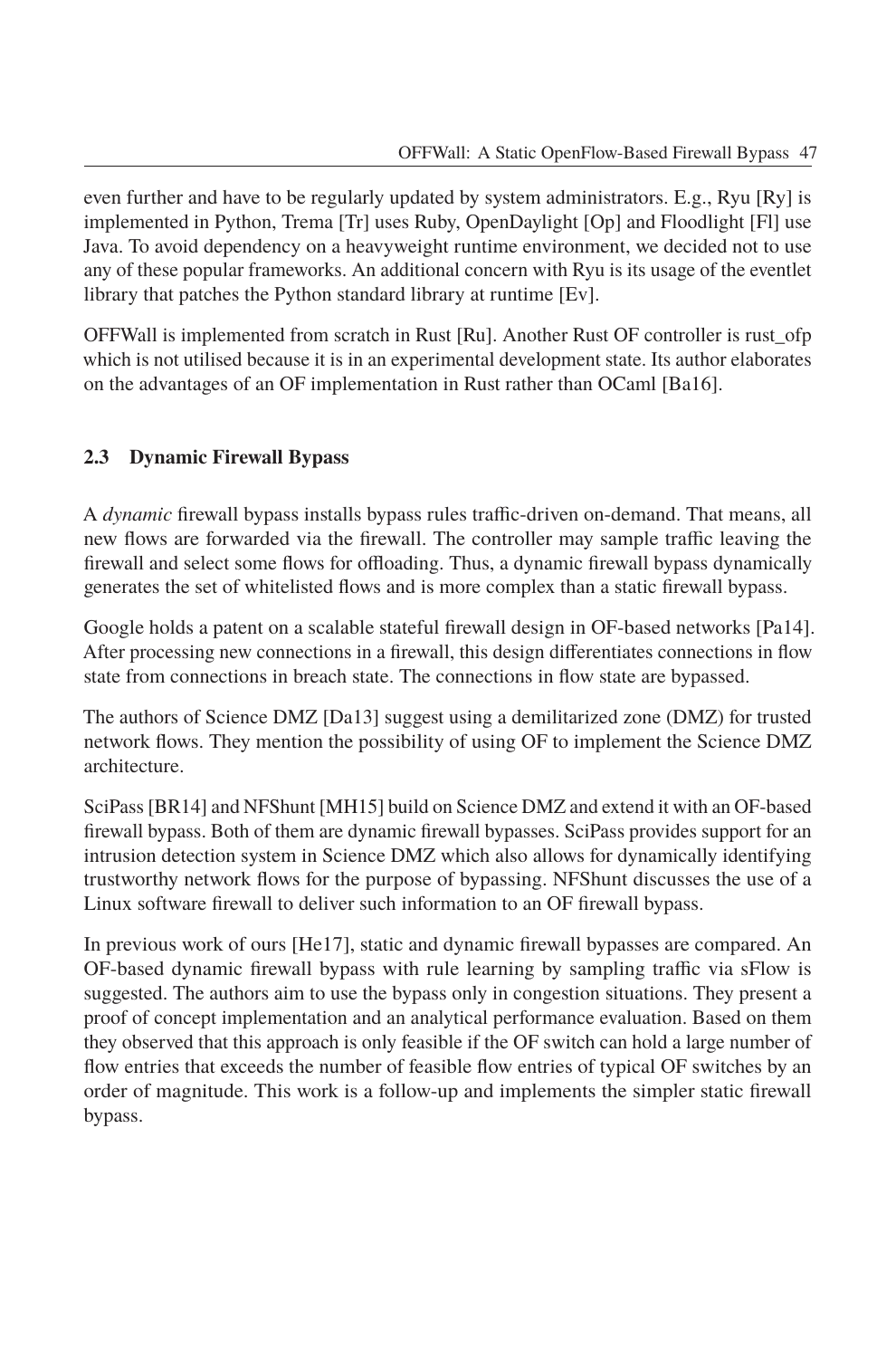## **3 Implementation of OFFWall**

We describe OFFWall's requirements, the programming environment, the implementation design, and implementation details.

### **3.1 Requirements**

We do not rely on an existing OF controller framework and implemented an OF controller from scratch that provides only the minimal set of OF features required to install the needed flow entries on the switch.

In our use case scenario there is no need for the controller to manage more than one switch or auxiliary connections. Therefore, OFFWall controls onlyasingle switch. OFFWall preempts using any other OF controller if the OF switch cannot specify any additional controller.

This minimalistic approach aims at providing production-quality software that runs continuously for a long time. Furthermore, it should be possible to change the bypass rules without interrupting the execution of the switch or controller. The bypass rules should be validated semantically so that each rule contains an IP address belonging to the inside network. Any other checks are not involved. The operator has to pay attention to set only rules that describe trusted flows.

The target switch supports OF 1.0 and 1.3. Version 1.3 is implemented for the controller because it specifies the OF Extensible Match format which deprecates the 1.0 flow match structure and allows for more flexible matches.

### **3.2 Programming Environment**

We decided to use the Rust programming language which is compiled to machine code like C and C++. It does not require a special runtime environment or a garbage collector. Rust has the additional benefits of guaranteed memory and thread safety, which eliminates some classes of run-time errors that are common causes of security problems. The guarantees are given at compile-time as opposed to many garbage-collected languages, which also provide memory safety at the expense of a runtime performance penalty. They come with a strong, static type system [MK14].

Version 1.0.0 of the implementation has 2626 lines of Rust code (excluding dependencies). 459 of these lines are type definitions constructed from parts of the *openflow.h* header file that is delivered with the OF specification [Op15]. That header file consists of 2335 lines of C code and defines the types needed for a complete OF implementation.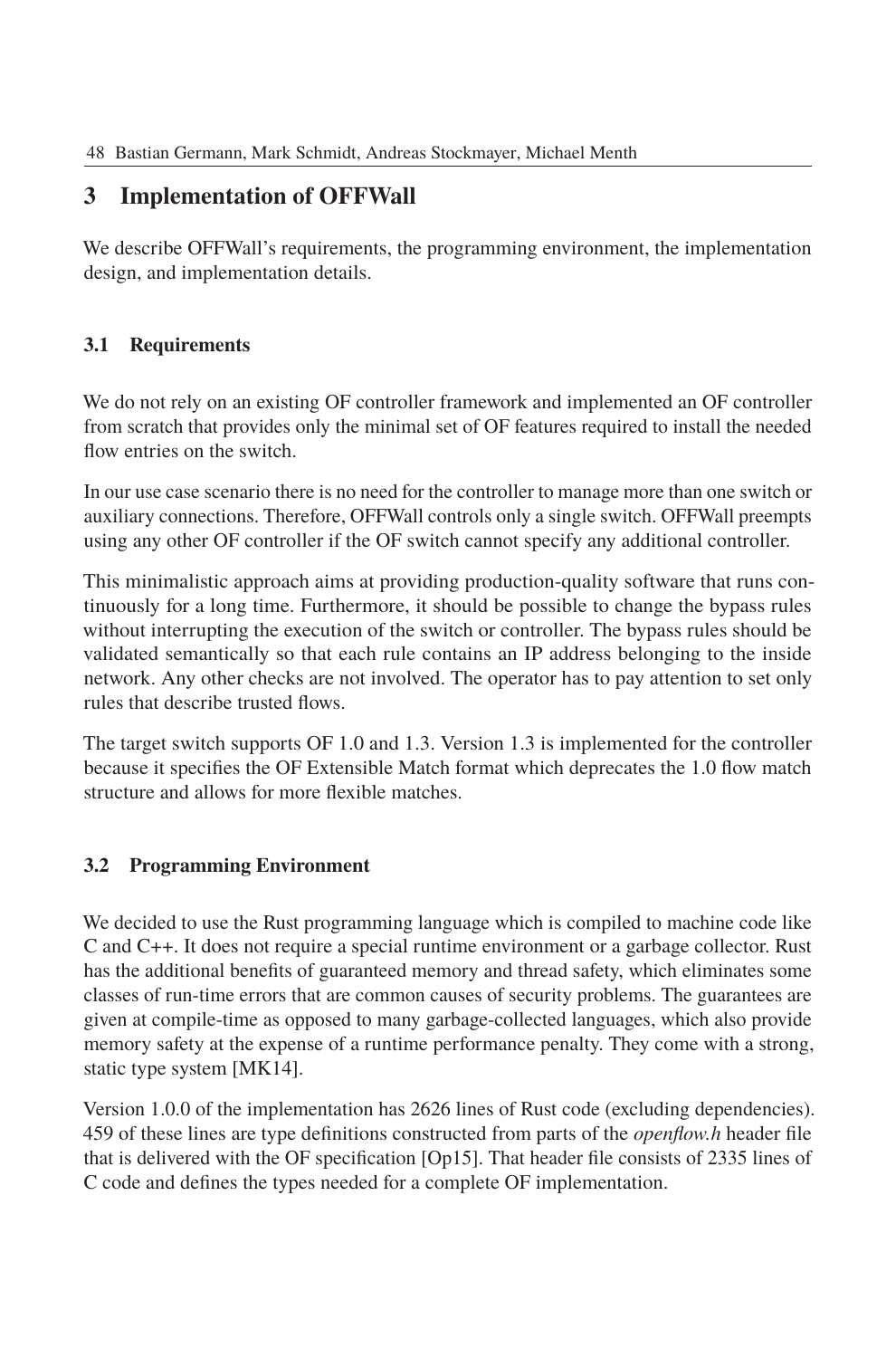#### **3.3 Implementation Design**

Fig. 4 depicts an overview of the following implementation description.

|  | init process         | start, stop)                                                    | <b>Consumer thread</b>                            | <b>Producer thread</b> |                |
|--|----------------------|-----------------------------------------------------------------|---------------------------------------------------|------------------------|----------------|
|  |                      |                                                                 | Read general configuration                        | Loop                   | υ١             |
|  | Virtual File System  | read                                                            | Wait for switch connection                        | Read bypass rules      | ਨ              |
|  |                      |                                                                 | OF session initiation                             |                        |                |
|  | <b>TCP socket</b>    | <read, td="" write<=""><td>:Loop</td><td></td><td></td></read,> | :Loop                                             |                        |                |
|  |                      |                                                                 | Process OF message from TCP socket                |                        |                |
|  | Syslog daemon<br>log |                                                                 | Manipulate flow entries based on new bypass rules |                        | $\overline{5}$ |
|  |                      |                                                                 |                                                   |                        |                |

Fig. 4: Implementation overview and system interface usage of OFFWall.

The OF controller runs as a daemon on a Unix-like operating system. The daemon is started by the system's init process. It takes two command line arguments that are configuration file paths to a general configuration file and a bypass rules file. Sect. 3.4 explains them in detail.

The daemon uses two threads that communicate via a channel with a producer-consumer pattern. In the main thread (the consumer), the general configuration file is read and parsed. Then the process binds to a TCP socket and listens on it for an OF switch to connect as client. Sect. 3.5 explains the OF session initiation and the handling of the subsequent OF messages. If a connection error occurs, a new connection is offered immediately.

In the second thread (the producer), the bypass rules file is watched via the operating system's file watching mechanism. If no such mechanism is available, the file is polled once per second. When the file changes, this thread parses it and sends the modified 5-tuples to the main thread.

Various logging levels are implemented via the standard Unix logging facility Syslog and can be configured as an optional command line option.

#### **3.4 Configuration Files**

The general configuration file has INI syntax. Fig. 5 provides an example. The file contains, e.g., the controller's IP and port that it uses to open a TCP connection, the target OF table ID, and the OF port numbers in use, corresponding to the four switch ports in Fig. 1.

Fig. 6 provides an example for the bypass rules file. It has CSV syntax and holds the 5-tuples that belong to the firewall bypass rule set. All fields have wildcard support with a \*, which means exclusion from the match. IP addresses are given in CIDR notation which allows for address block matches. We implemented only support for TCP and UDP over IPv4 because there is no need for firewall bypassing any other protocol at our campus network.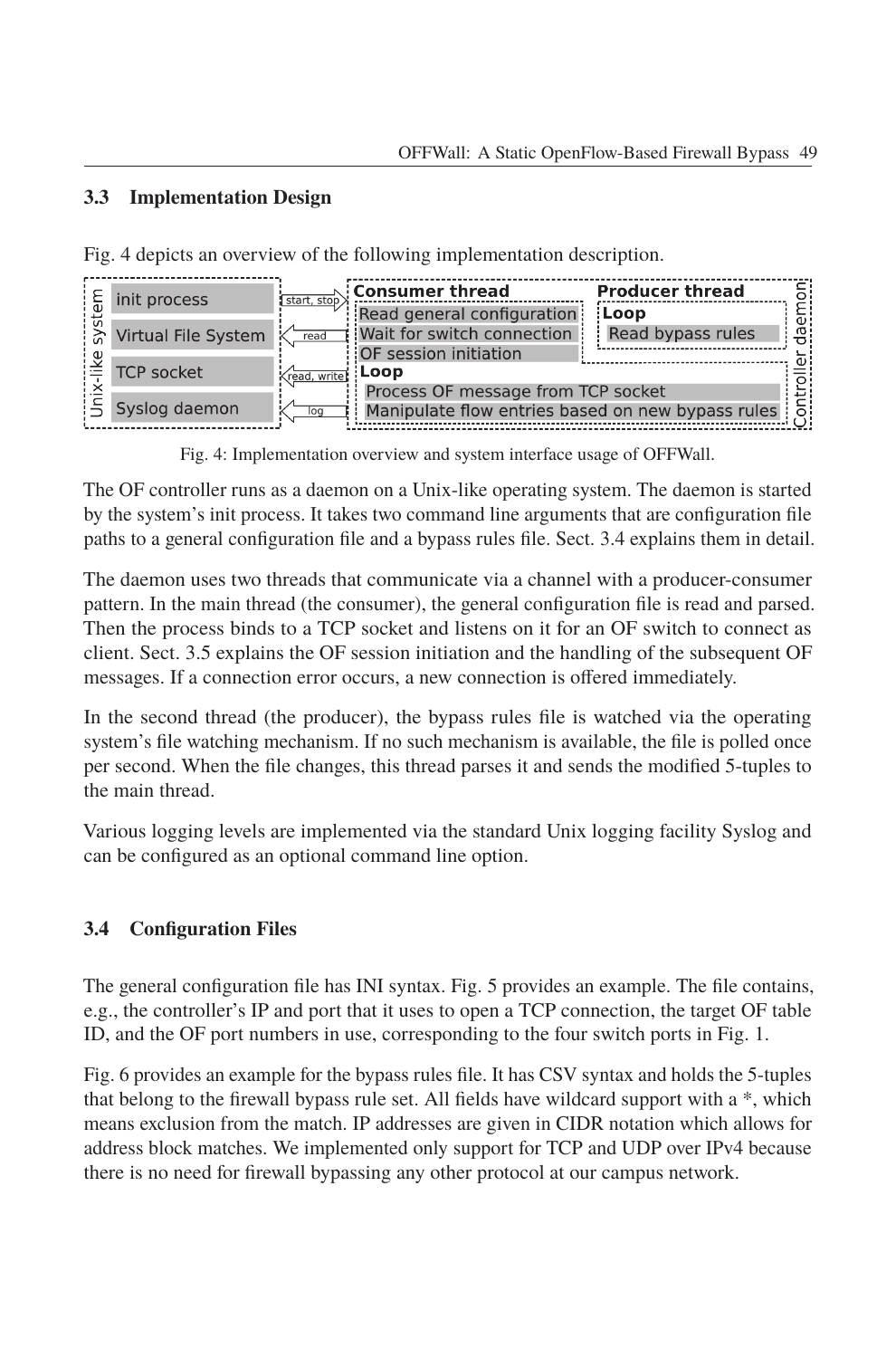50 Bastian Germann, Mark Schmidt, Andreas Stockmayer, Michael Menth

```
[ Connection ]
uri= tcp :192.0.2.1:6633
[Table]
id = 0[ Networks]
inside =10.0.0.1/32
[ Ports]
inside =10
f_{W\_in} = 11fw_out = 12outside =13
                               # src_ip ; src_port ; dst_ip ; dst_port ; proto
                              10.0.0.1/32; *; 10.0.0.2/32; 6060; TCP
                               10.0.0.1/32; *; 10.0.0.2/32; 7070; UDP
                               10.0.0.2/32; *; 10.0.0.1/32; 8080; TCP
                               10.0.0.2/32; *; 10.0.0.1/32; 9090; UDP
                                       Fig. 6: A CSV file with bypass rules.
```
Fig. 5: An INI configuration file.

#### **3.5 OpenFlow Message Handling**

The following describes the handling of OF messages in the main thread. They are sent and received via exactly one TCP socket. All messages start with a fixed-length OF header that contains the OF version, message type, the message's length and a transaction identifier [Op15]. This structure allows for a straightforward message deserialisation.

Once a switch connects, the handshake consisting of the message types OFPT\_HELLO, OFPT\_FEATURES\_REQUEST\_and\_OFPT\_FEATURES\_REPLY\_is exchanged. If the switch does not support OF 1.3, the connection is terminated.

By default, the switch will notify the controller on some events. Therefore, an OFPT\_SET\_ASYNC message is sent to unsubscribe from any switch notifications, which avoids implementing unnecessary message types.

Then the controller installs the default flow entries that forward packets to the firewall. It uses OFPT\_FLOW\_MOD messages for this task. The flow entries are derived from the [Ports] section of the general configuration file.

The connection is fully set up at this stage and the controller may install bypass rules. In an infinite loop new OF messages are read and deserialised.

When the controller receives a keep-alive message (OFPT\_ECHO\_REQUEST), it sends a reply (OFPT\_ECHO\_REPLY).

After a message is handled, the inter-thread channel is checked for any changed 5-tuples. According to the changes, several OFPT\_FLOW\_MOD messages are sent to add or delete flow entries that cause a firewall bypass. Each 5-tuple causes the creation of two flow entries: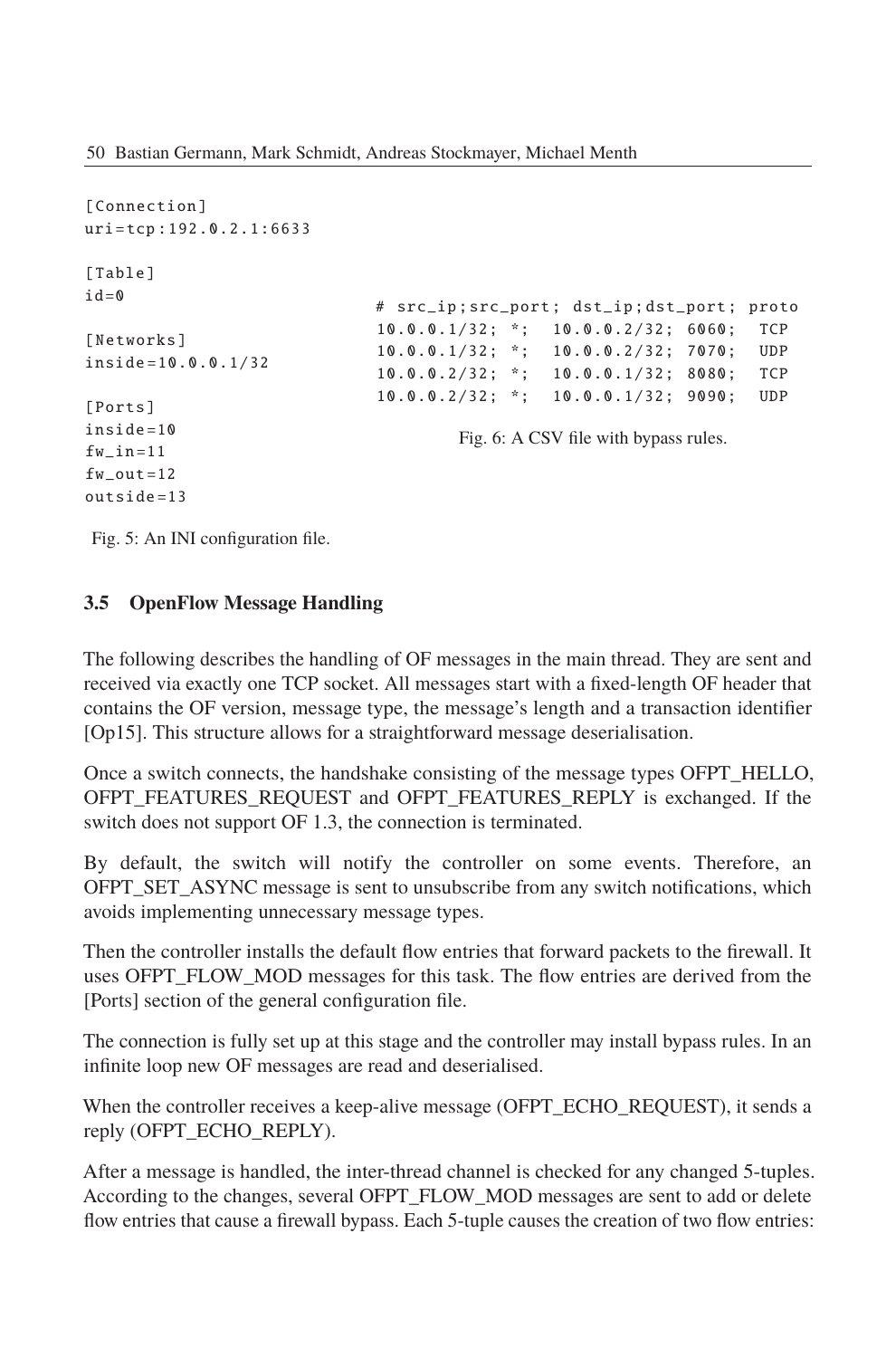inbound and outbound. The incoming switch port is derived from the IP range of the inside network given in the [Networks] section of the general configuration file. The switch port augments the 5-tuple in the flow entry's match structure.

## **4 Validation and Deployment**

We present two different test environments that we used for a functional validation of OFFWall and describe the performed tests. After the successful test phase, we deployed OFFWall in an extended setup that is also presented.

#### **4.1 Experiments for Validation**

We implemented unit tests for the OF controller as base validation. Additionally, we performed system tests in a virtual environment and with a production-like setup. We describe the latter two in the following.

#### **4.1.1 Virtualised Testbed**

Fig. 7 shows the virtualised testbed which is realised with the Mininet [Mi] virtualisation environment running on a Linux system. The virtual bypass switch uses Open vSwitch with the proposed OF controller. This setup resembles the SDN-based firewall bypass in Fig. 2.



Fig. 7: Logical structure of the virtualised testbed.

The test network is set up as follows. An inside host VM  $(H_{in})$  and an outside host VM  $(H_{out})$  are both connected to the bypass switch enabling communication between them. To that end, they both listen on a UDP and on a TCP socket with their IP addresses and ports set according to Fig. 6. The firewall is represented by the VM *FW* with a link to the firewall-in port and another link to the firewall-out port of the bypass switch. We configure the VM *FW* such that it relays received frames between its two interfaces and logs every relayed packet.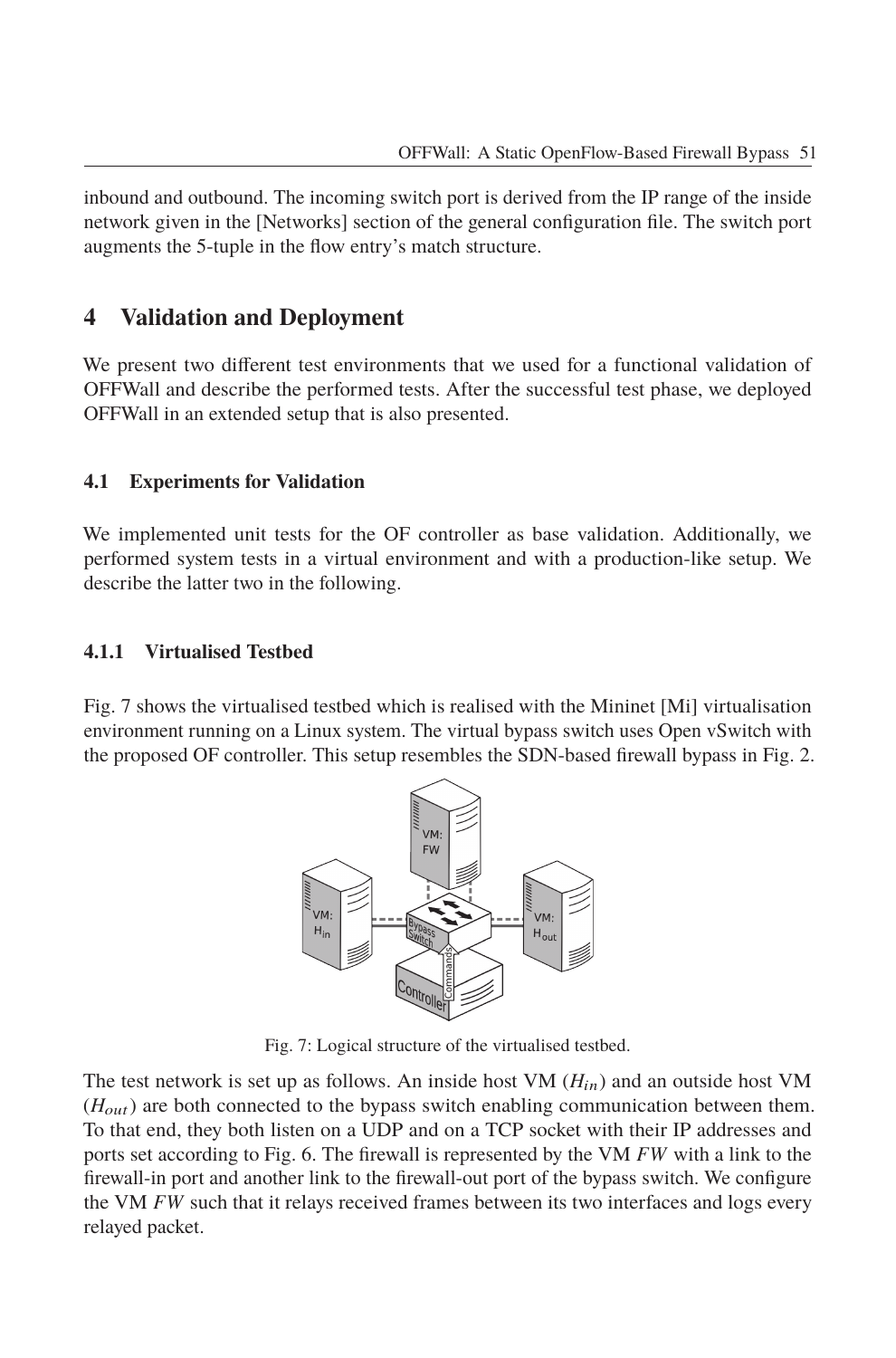The test verifies the correct installation, operation, and deinstallation of bypass rules on the bypass switch. We proceed in three steps: (1) transmission without bypass rules, (2) transmission with installed bypass rules, (3) transmission with deinstalled bypass rules. In each step we test bidirectional forwarding of TCP and UDP traffic between  $H_{in}$  and  $H_{out}$ . The logs of *FW* reveal whether traffic is bypassed.

In the first step, traffic is not bypassed and *FW* logs the communication. Then, the bypass rules from Fig. 6 are added to the controller's bypass rules file without restarting the bypass switch or the controller. The traffic is no longer logged by *FW*, i.e., bypass rules operate correctly. Finally, the bypass rules are removed from the bypass rules file without restarting the bypass switch or the controller. Now, *FW* logs the traffic again, i.e., bypass rules are successfully deinstalled.

#### **4.1.2 Produktion-Like Physical Testbed**

Fig. 8 depicts the production-like testbed. The bypass switch is an HP 5406zl and the firewall (*FW*) is a Cisco ASA 5500. The firewall is run in transparent mode and with logging enabled. It expects the incoming Ethernet frames to have a VLAN tag and also tags the outgoing frames. We did not implement VLAN support in OFFWall to keep the controller implementation minimal. As a workaround, we introduced an additional VLAN switch that VLAN-tags frames going to the firewall and untags VLAN frames coming from the firewall. This VLAN switch is a logical partition of the HP 5406zl so that no additional device is needed.



Fig. 8: Logical structure of the production-like testbed with VLAN tagging.

Each net is represented by a host  $(H_{in}, H_{out})$  which are operated by arbitrary machines and operating systems. The tests are carried out as described for the virtualised testbed.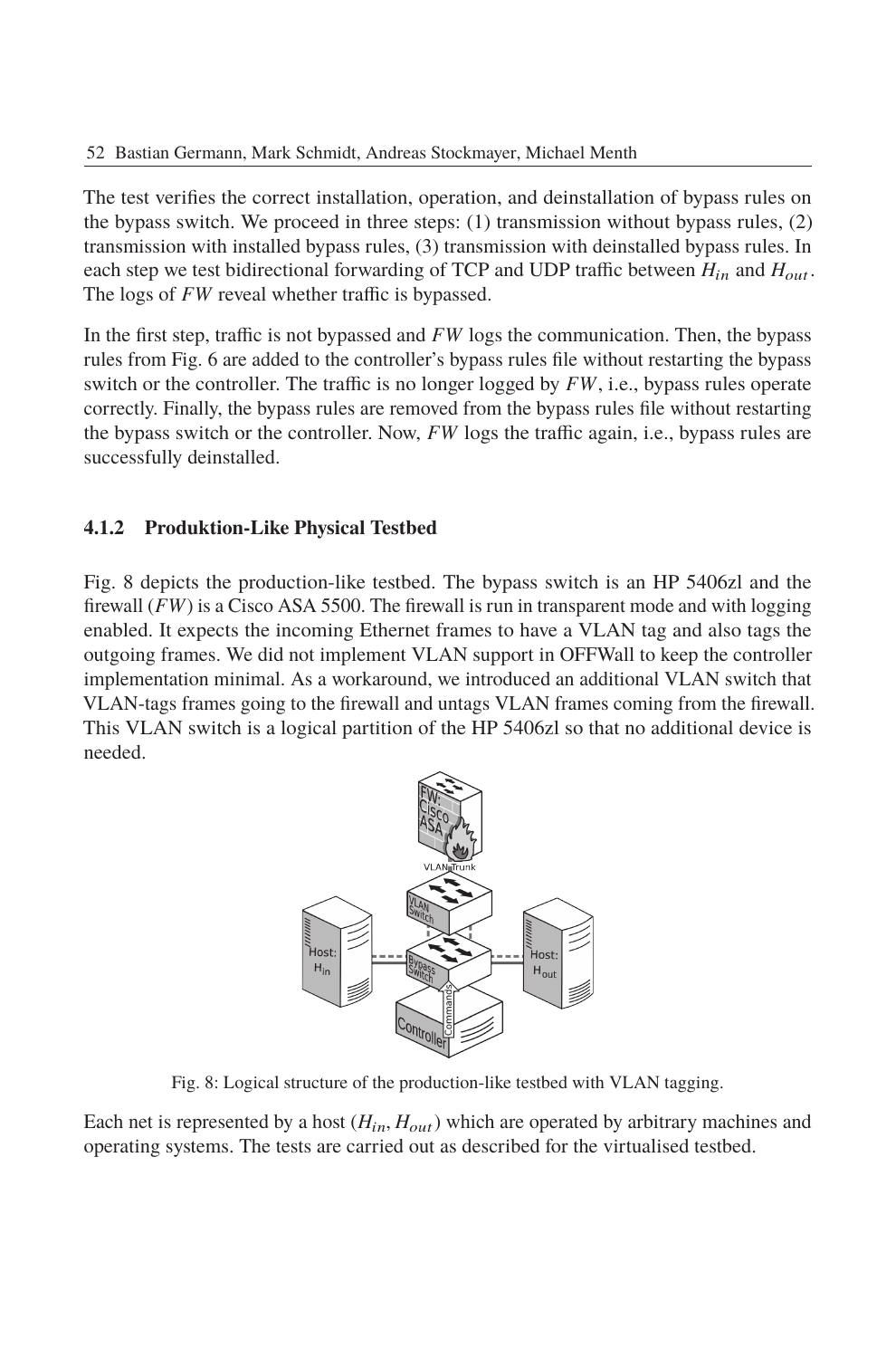#### **4.2 Deployment**

After validating the OF controller implementation, OFFWall was deployed at the network of the Department of Computer Science of the University of Tuebingen. Fig. 9 depicts this setup that resembles the SDN-based firewall bypass in Fig. 2. The institutional network is the inside network whereas the backbone to the campus network and the Internet is the outside network.



Fig. 9: OpenFlow-based firewall bypass with gateway switch and firewall cluster with VLAN tagging.

The OF-capable switch is HP 5406zl. The firewall consists of two Cisco ASA 5555 in cluster configuration and is run in transparent mode. The switch is partitioned like in the production-like testbed. One partition is responsible for the firewall bypass, the other is responsible for VLAN tagging and untagging.

When a conventional switch receives a frame from an unknown MAC address at one of its interfaces, it stores the MAC to interface mapping in its forwarding table. Future frames addressed to this MAC are then forwarded specifically to this interface (MAC learning). Usually, this learning function has to be implemented in OF switches, too. This occupies additional flow rules that are limited by OF switches. In order to avoid that, we install an HP Aruba 2930F gateway switch between the institutional network and the bypass switch. The gateway switch applies MAC learning and forwards internal and inbound traffic to the internal devices. As a consequence, the bypass switch does not need to apply MAC learning and we do not need to extend OFFWall.

## **5 Conclusion**

As existing ACLs in switches are not flexible enough for implementation of a firewall bypass, we presented OFFWall, an OF controller with a reduced feature set for just this use case. It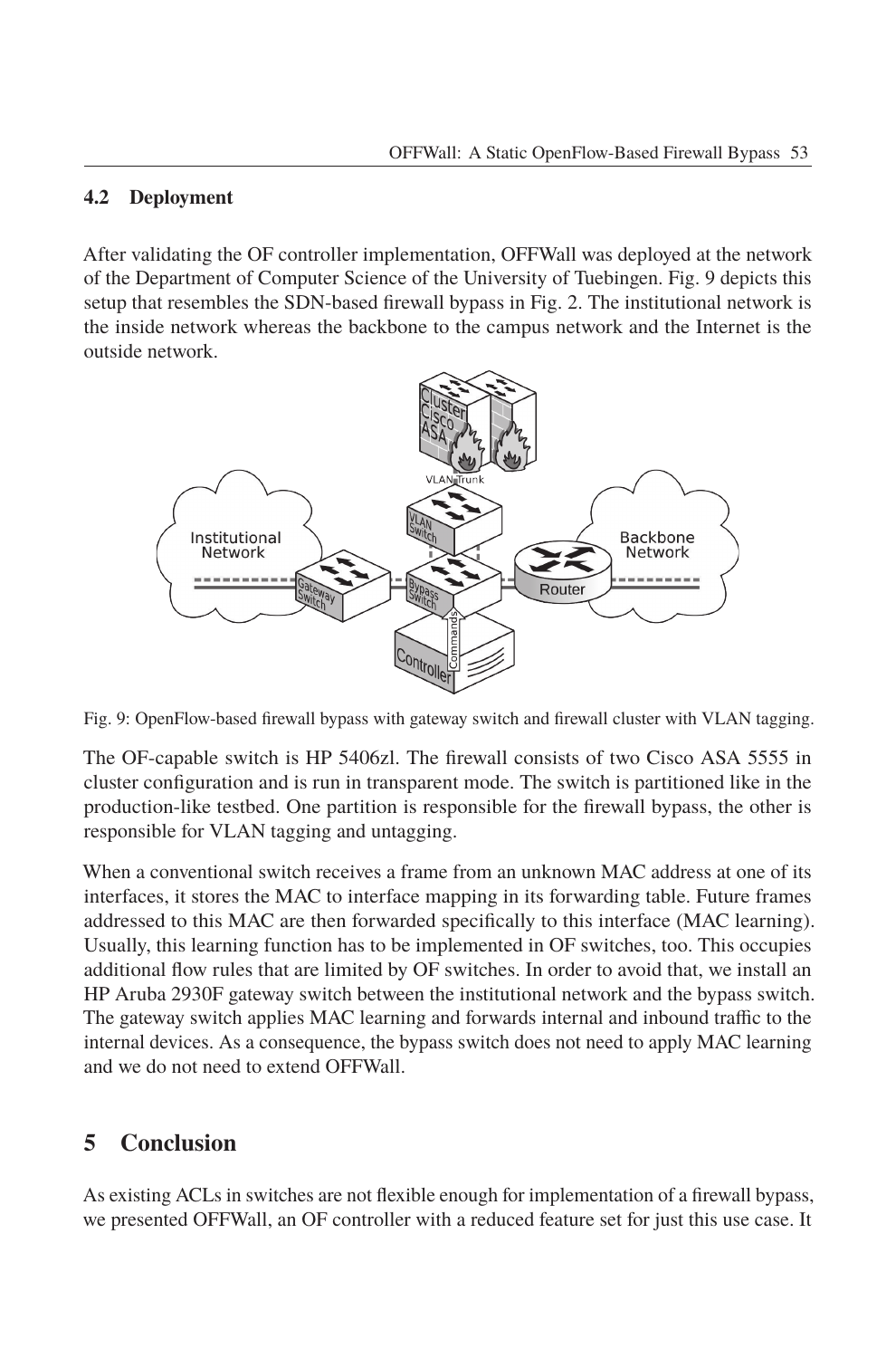is written in Rust and compiled to machine code with the purpose of runtime stability and without the need of a runtime environment.

We explained the implementation of OFFWall including configuration file structure. We reported tests on Mininet and a production-like hardware setup that were performed to validate OFFWall. We described the integration of OFFWall into the network of the Department of Computer Science of the University of Tuebingen which required an additional gateway switch for MAC learning.

## **References**

| [Ba16] | Baxter, S.: OpenFlow 1.0 Protocol in Rust, 2016, URL: https://baxtersa.<br>qithub.io/2016/12/30/rust-openflow-0x01.html.                                                                   |
|--------|--------------------------------------------------------------------------------------------------------------------------------------------------------------------------------------------|
| [BR14] | Balas, E.; Ragusa, A.: SciPass: A 100Gbps Capable Secure Science DMZ<br>using OpenFlow and Bro, INDIS at SC '14, 2014, URL: https://scinet.<br>supercomputing.org/workshop-sc14/?q=papers. |
| [Ci17] | Cisco Systems, Inc.: CLI Book 1: Cisco ASA Series General Operations CLI                                                                                                                   |

- Configuration Guide, 9.9, 2017. [Da13] Dart, E.; Rotman, L.; Tierney, B.; Hester, M.; Zurawski, J.: The Science DMZ: A Network Design Pattern for Data-intensive Science. In: Proceedings of the International Conference on High Performance Computing, Networking, Storage
- [Ev] Eventlet Contributors: Monkeypatching the Standard Library, url: http : //eventlet.net/doc/patching.html.
- [Fl] Project Floodlight: Floodlight, url: http://www.projectfloodlight.org/ floodlight/.
- [Ge] Germann, B.: OFFWall, url: https://crates.io/crates/offwall.
- [He17] Heimgärtner, F.; Schmidt, M.-T.; Morgenstern, D.; Menth, M.: A Software-Defined Firewall Bypass for Congestion Offloading. In: Proceedings of the International Conference on Network and Service Management. CNSM '17, 2017.
- [MH15] Miteff, S.; Hazelhurst, S.: NFShunt: A Linux Firewall with OpenFlow-enabled Hardware Bypass. In: IEEE Conference on Network Function Virtualization and Software Defined Network. NFV-SDN '15, 2015.
- [Mi] Mininet Team: Mininet, url: http://mininet.org.

and Analysis. SC '13, 2013.

- [MK14] Matsakis, N. D.; Klock II, F. S.: The Rust Language. In: Proceedings of the Conference on High Integrity Language Technology. HILT '14, 2014.
- [Op] OpenDaylight Project, Inc.: OpenDaylight, url: https://www.opendaylight. org.